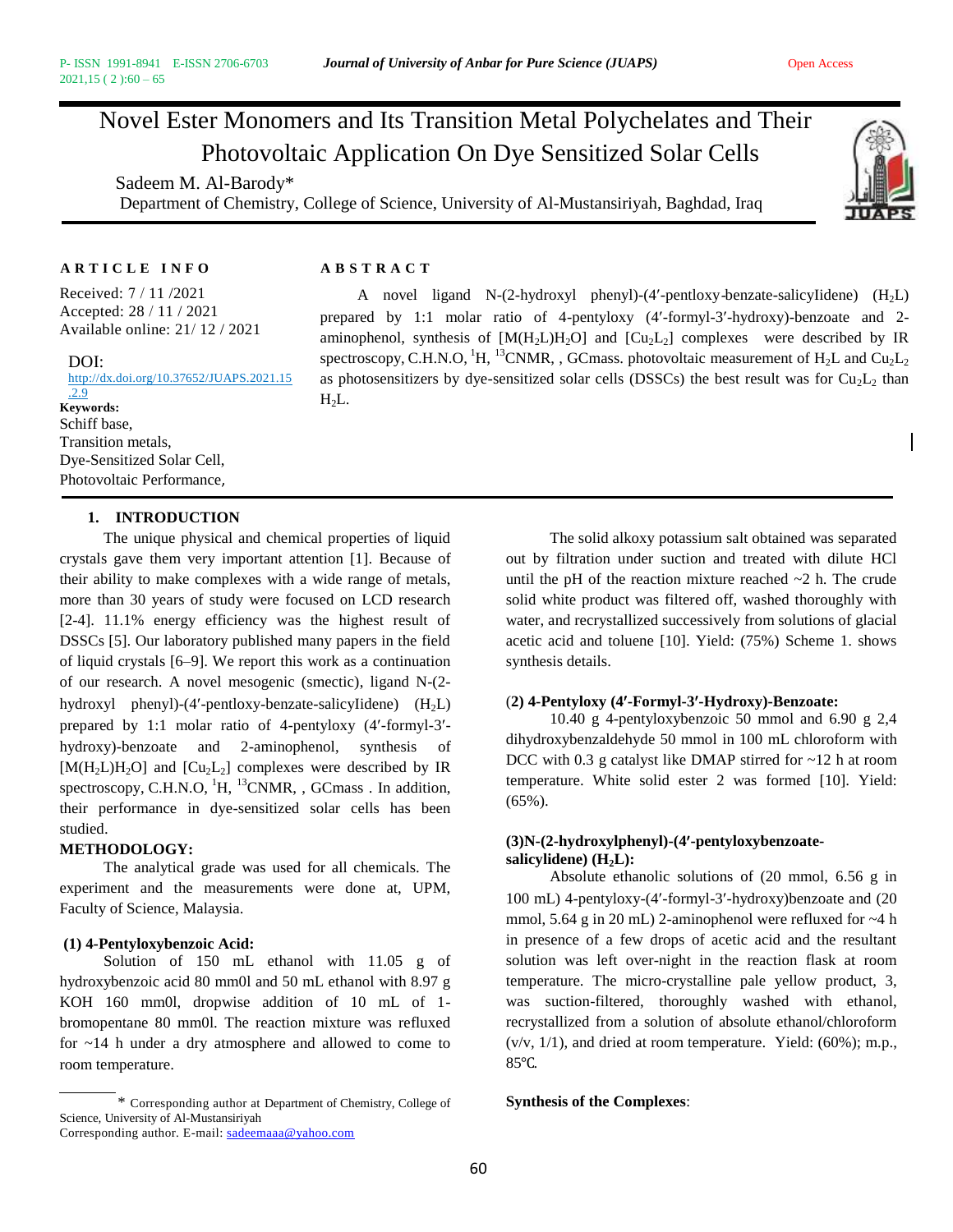Dissolved metal salts were M= Co, Mn, Zn, Ni, and Cu  $(MCl<sub>2</sub>, XH<sub>2</sub>O)$  in 25 ml ethanol to 0.42 g  $(H<sub>2</sub>L)$  in 50 mL ethanol. cold ethanol was washed the precipitated.

# **Assembling the DSSCs:**

The cell looks like a sandwich-type; one side was ITO carbon counter electrode, then a solution of 0.05 M  $I_2$  and 0.5 M KI were inserted between the two layers. To illuminate the cell, we used sunlight for DSSCs. Open-circuit and short circuit Photo voltage were measured by (Keithley 2400). The equation below gives the power conversion efficiency η [11]:

$$
\eta = \frac{I_{sc}V_{oc}FF}{P_m} \tag{1}
$$

In (1),  $V_{\text{oc}}$  is the voltage of open-circuit,  $I_{\text{sc}}$  is the photocurrent of short-circuit,  $P_{in}$  light power, The fill factor FF is determined by [12]:

$$
FF = \frac{V_m I_m}{V_{oc} I_{sc}} \tag{2}
$$

In (2),  $V_{\text{max}}$  voltage and I<sub>max</sub> current represent the maximum respectively.



Scheme1:  $H_2L$  and its complexes pathway.

# **RESULTS AND DISCUSSION:**

Mononuclear complexes (complexes  $1 - 4$ ) were formed by the complexation of  $H_2L$  with  $M = Co$  Cu Ni Mn and Zn, complex (5) shows dinuclear. All were stable, colored, DMF soluble. [13]. All the physical properties are in (Table 1).

# **FT- IR SPECTRA:**

 $H<sub>2</sub>L$  IR chart show two bands at 3660, 3250 cm<sup>-1</sup> refer to  $v$  [OH1, OH2] phenolic respectively. The band shows broadness because of the N=C  $\cdots$  OH [4]. 1730 cm<sup>-1</sup> for

 $v(C=O)$  and 1145 cm<sup>-1</sup> for  $v(C=O)$  [14-15]. coordinated water in all complexes have absorption at  $3292 \text{ cm}^{-1}$  to  $v(OH)$  [11], [16]. thermogravimetric give more evidence for the presence of water molecule. During the coordination, The shifted from  $(1607 \text{ to } 1595 \text{ cm}^{-1})$  for  $v(C=N)$  a good proof that electrons withdraw from the N azomethine atom to the M metal [4]. The participation of phenolic oxygen in coordination is proof by the change of C-O stretching from 1153-1135  $\text{cm}^{-1}$  in H<sub>2</sub>L to  $1171-1140$  cm<sup>-1</sup> of the complexes [13], [14], [16]. More evidence about the azomethine N and phenolic O of the ligand to coordinate with the M ion are listed in (Table 2) [15].

Table 1: physical properties of  $H<sub>2</sub>L$  and its complexes as well as Elemental analysis.

| sample                          | M.wt | C      | H    | N    | $\Omega$ | Molar<br>conductivity |
|---------------------------------|------|--------|------|------|----------|-----------------------|
| H <sub>2</sub> L                | 419  | 72.597 | 5.96 | 3.34 | 19.09    |                       |
| $C_{25}H_{25}NO_5$              |      | 1.45   | 5.90 | 3.30 | 19.19    |                       |
| $C_{25}H_{25}NO_6Mn$            | 489  | 61.24  | 5.10 | 2.86 | 19.601   | 2.2                   |
|                                 |      | 61.45  | 5.15 | 2.95 | 9.68     |                       |
| $C_{25}H_{25}NO_6CO$            | 493  | 60.74  | 5.06 | 2.84 | 19.44    | 2.4                   |
|                                 |      | 60.88  | 5.10 | 2.84 | 19.40    |                       |
| $C_{25}H_{25}NO_6Ni$            | 493  | 60.72  | 5.06 | 2.83 | 19.43    | 1.1                   |
|                                 |      | 60.79  | 5.12 | 2.76 | 19.50    |                       |
| $C_{25}H_{25}NO_6Zn$            | 500  | 60.00  | 5.00 | 2.80 | 19.20    | 0.0                   |
|                                 |      | 60.20  | 5.08 | 2.81 | 19.29    |                       |
| $C_{50}H_{46}N_{2}O_{10}Cu_{2}$ | 961  | 62.34  | 4.78 | 2.91 | 16.64    | 1.3                   |
|                                 |      | 62.45  | 4.85 | 2.85 | 16.67    |                       |

| Table 2: IR bands of $H_2L$ and its complexes (cm <sup>-1</sup> ). |
|--------------------------------------------------------------------|
|--------------------------------------------------------------------|

| <b>SAMPLE</b>                            | v(OH)         | $v(C=N)$ | $v(M-O)$ | $v(M-N)$ |
|------------------------------------------|---------------|----------|----------|----------|
| H <sub>2</sub> L<br>$(C_{25}H_{25}NO_5)$ | 3659-<br>3250 | 1607     | --       | --       |
| $C_{25}H_{25}NO_6Mn$                     | 3292          | 1595     | 492-430  | 583-513  |
| $C_{25}H_{25}NO_6Co$                     | 3290          | 1595     | 490-431  | 583-513  |
| $C_{25}H_{25}NO_6Ni$                     | 3292          | 1595     | 492-430  | 583-513  |
| $C_{25}H_{25}NO_6Zn$                     | 3288          | 1590     | 494-433  | 583-514  |
| $C_{50}H_{46}N_2O_{10}Cu_2$              |               | 1580     | 496-433  | 583-513  |

# **<sup>1</sup>HNMR SPECTRA:**

DMSO used as solvent for all <sup>1</sup>HNMR spectra and TMS as standard. (Figure 2) shows  $\delta$  13.96 ppm for OH<sub>1</sub><sup> $\mu$ </sup> and for OH<sub>2"</sub> at  $\delta$  10.02 ppm at  $\delta$  8.49 ppm Singlet signal for CH=N [5]. aromatic protons appear as Multiples signals at  $\delta$ 7.9 -7.3 ppm, at  $\delta$  3.9 - 0.8 ppm of  $H_{23}H_{22}H_{21}H_{20}H_{19}$ . <sup>1</sup>HNMR (500 MHz, DMSO) δ ppm: 14.92 (s, 1H, H<sub>1"</sub>) ppm, 10.01 ( s, 1H, H<sub>2"</sub>), 9.13 (d, 2H, H<sub>, 6, 2</sub>), 7.78 ( m, 4H, H<sub>17, 15, 16,</sub>  $1<sub>14</sub>$ ), 7.28 ( d, 1H, H<sub>9</sub>), 6.96 ( d, 2H, H<sub>3, 5</sub>), 6.82 ( d, 1H, H<sub>12</sub>), 6.75 (dd, 1H, H<sub>8</sub>), 4.07 ( t, 2H, H<sub>19</sub>), 1.85–1.40 ( m, 6H, H<sub>20</sub>)  $_{21, 22}$ , 0.96 (3H, H<sub>23</sub>) [7-16] (Figure 1). <sup>1</sup>H NMR spectrum of Zn(II) complex diamagnetic (Figure 3) shows The absence of -OH signals in Zn(II) spectrum refer to hydroxyl deprotonation of the H<sub>2</sub>L coordination with  $Zn(II)$ , [17].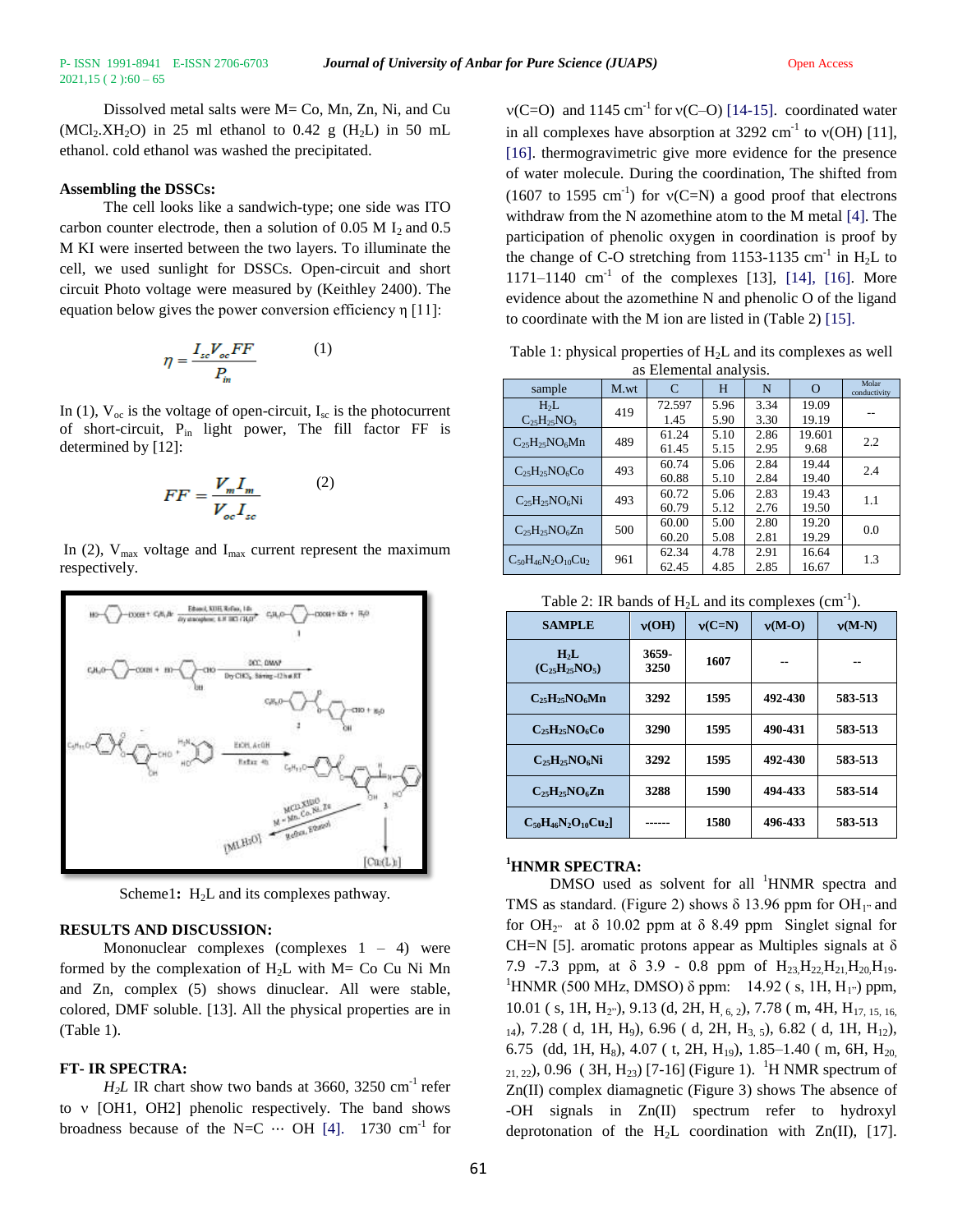Moreover, the downfield region  $\delta$  8.21 ppm of the imine carbon proton good indication that an atom coordinates to  $Zn(II)$  [17], [18].



Fig. 1: NMR spectra of H2L.



Fig. 2:  $H_2L$ <sup>1</sup>HNMR spectrum.



Fig. 3:  $[ZnL(H_2O)]$ <sup>1</sup>HNMR spectrum.

# **ELECTRONIC TRANSITION AND MAGNETIC SUSCEPTIBILITY**

Table 3 shows absorption bands and their assignment, intra ligand transitions at 35,621  $\pi-\pi$  and 26,865 cm<sup>-1</sup> n- $\pi^*$ [19]. All the previous transitions shifted to longer wavelengths in the complexes confirming the complexation. In Cu(II) complex the  $2B_{1g} \rightarrow {}^2A_1g$  and  ${}^2B_{1g} \rightarrow {}^2B_{2g}$  appear as broadband and shoulder at  $18,275$  and  $17,122$  cm<sup>-1</sup> respectively related to square-planar [19]. Magnetic susceptibility (1.83 BM) suggested that no interaction between metal centers and give more evidence for square-planar geometry [20]. Two bands for Tetrahedral Ni(II) complex at  $17,700 \text{ }^3\text{T}_1(\text{F}) \rightarrow {}^3\text{T}_1(\text{P})$  and  $14,880 \text{ cm}^{-13}\text{T}_1(\text{F}) \rightarrow {}^3\text{A}_2(\text{F})$ , [20]. The magnetic suitability (2.83 BM) 3.0–3.5 could be for distorted tetrahedral complexes [21]. 16,583  $cm^{-1}$  to d–d band for square-planar Co(II) assigned <sup>to 1</sup> $A_{1g} \rightarrow {}^{1}B_{1g}$ , magnetic susceptibility (3.85 BM) a proof this geometry. (LMCT) at

22,522 cm<sup>-1</sup> in Mn(II) complex, [22]. Furthermore, the 5.21 BM indicated the tetrahedral structure. Finally, moderately band at  $24,875$  cm<sup>-1</sup> in tetrahedral Zn(II) complex assigned to charge transfer [23].

|                                |                                         | $11/D$ and $100$ complexes.                                                                                  |                   |
|--------------------------------|-----------------------------------------|--------------------------------------------------------------------------------------------------------------|-------------------|
| samples                        | UV-Vis<br>$(cm-1, DMSO)$                | <b>Assignments</b>                                                                                           | $\mu_{eff.}$ (BM) |
| $H_2L$                         | 35,621,<br>26,865                       | $\pi-\pi$<br>$n-\pi^*$                                                                                       |                   |
| MnL(H <sub>2</sub> O)          | 36,621,<br>27,865,<br>22.522            | $\pi-\pi$<br>$n-\pi^*$<br><b>CT</b>                                                                          | 5.21              |
| CoL(H <sub>2</sub> O)          | 35,621,<br>26,865,<br>16,583            | $\pi-\pi$<br>$n-\pi^*$<br>${}^1A_{1g} \rightarrow {}^1B_{1g}$                                                | 3.85              |
| NiL(H <sub>2</sub> O)          | 35,729,<br>27,735,<br>17,699,<br>14.880 | $\pi-\pi$<br>$n-\pi^*$<br>${}^{3}T_{1}(F) \rightarrow {}^{3}T_{1}(P)$<br>${}^3T_1(F) \rightarrow {}^3A_2(F)$ | 2.83              |
| ZnL(H <sub>2</sub> O)          | 35,661,<br>26,876,<br>24,875            | $\pi-\pi$<br>$n-\pi^*$<br><b>CT</b>                                                                          | Dia.              |
| Cu <sub>2</sub> L <sub>2</sub> | 36,621,<br>27,865,<br>18,275,<br>17,122 | $\pi-\pi$<br>$n-\pi^*$<br>${}^2B_{1g} \rightarrow {}^2A_1g$ ${}^2B_{1g}$<br>$\rightarrow$ ${}^{2}B_{2g}$     | 1.83              |

Table 3: Characteristics UV-Vis. and magnetic suitability of H2L and its complexes.

#### **GC-MASS SPECTRA**

(Figure 4) illustrated the GC-Mass of  $H_2L$ , mwt. of the  $H<sub>2</sub>L$  (C<sub>25</sub>H<sub>25</sub>NO<sub>5</sub>) matched with M+ peak at m/z = 419, [fragment, intensity %] 420 [M+1, 20], 419 [M, 25], 348 [M- $C_5H_{11}$ , 35], 298 [M-HOPhCO<sup>+</sup>, 30], 228 [M-C<sub>5</sub>H<sub>11</sub>OPhCO, 100], 402 [C<sub>5</sub>H<sub>11</sub>OPhCOOPh(OH)CH=NPh<sup>+</sup>, 35], 326  $[C_5H_{11}OPhCOOPh(OH)CH=N^+, 15]$ , 191  $[C_5H_{11}O-Ph-CO^+,$ 40], 121 [HOPhCO<sup>+</sup>, 20], 71 [C<sub>5</sub>H<sub>11</sub><sup>+</sup>, 10]. GC-Mass are given in (Table 4), (Figure 5) for GC-Mass of Cu(II) complex

Table 4: GC-mass data of the complexes.

| raore as of mass quare or the compression |                      |                                                                                                                                                                                                                                               |  |  |  |  |
|-------------------------------------------|----------------------|-----------------------------------------------------------------------------------------------------------------------------------------------------------------------------------------------------------------------------------------------|--|--|--|--|
| sampl<br><b>es</b>                        | <b>Molar</b><br>mass | $m/z$ values [fragment, intensity $\%$ ]                                                                                                                                                                                                      |  |  |  |  |
| MnL(H <sub>2</sub> )<br>$\Omega$          | 460.17               | 442 [M-H <sub>2</sub> O, 50], 263 [M-(C <sub>13</sub> H <sub>9</sub> N+H <sub>2</sub> O) <sup>+</sup> , 60],<br>247 [M- $(C_{13}H_9NO+H_2O)^+$ , 70]                                                                                          |  |  |  |  |
| CoL(H <sub>2</sub> )<br>$\Omega$          | 462.16               | 444 [M-H <sub>2</sub> O, 45], 265 [M-(C <sub>13</sub> H <sub>9</sub> N+H <sub>2</sub> O) <sup>+</sup> , 33],<br>249 [M- $(C_{13}H_9NO+H_2O)^+$ , 80]                                                                                          |  |  |  |  |
| NiL(H <sub>2</sub> )<br>$\Omega$          | 463.16               | 445 [M-H <sub>2</sub> O, 35], 266 [M-(C <sub>13</sub> H <sub>9</sub> N+H <sub>2</sub> O) <sup>+</sup> , 45],<br>250 [M- $(C_{13}H_9NO+H_2O)^+$ , 60]                                                                                          |  |  |  |  |
| ZnL(H <sub>2</sub> )<br>$\bf{O}$          | 465.22               | 447 [M-H <sub>2</sub> O, 55], 268 [M-(C <sub>13</sub> H <sub>9</sub> N+H <sub>2</sub> O) <sup>+</sup> , 55],<br>252 [M- $(C_{13}H_9NO+H_2O)^+$ , 65]                                                                                          |  |  |  |  |
| Cu <sub>2</sub> L <sub>2</sub>            | 962.12               | 767 [M- $(C_{13}H_9NO)^+$ , 40], 783 [M- $(C_{13}H_9N)^+$ , 40],<br>820 [M-2( $C_5H_{11}$ ) <sup>+</sup> , 30], 580 [M-2( $C_5H_{11}O$ -Ph-<br>$CO$ <sup>+</sup> , 35 ], 548 [M-2(C <sub>5</sub> H <sub>11</sub> O-Ph-COO) <sup>+</sup> , 15] |  |  |  |  |



Fig. 4:  $H<sub>2</sub>L$  Mass spectrum.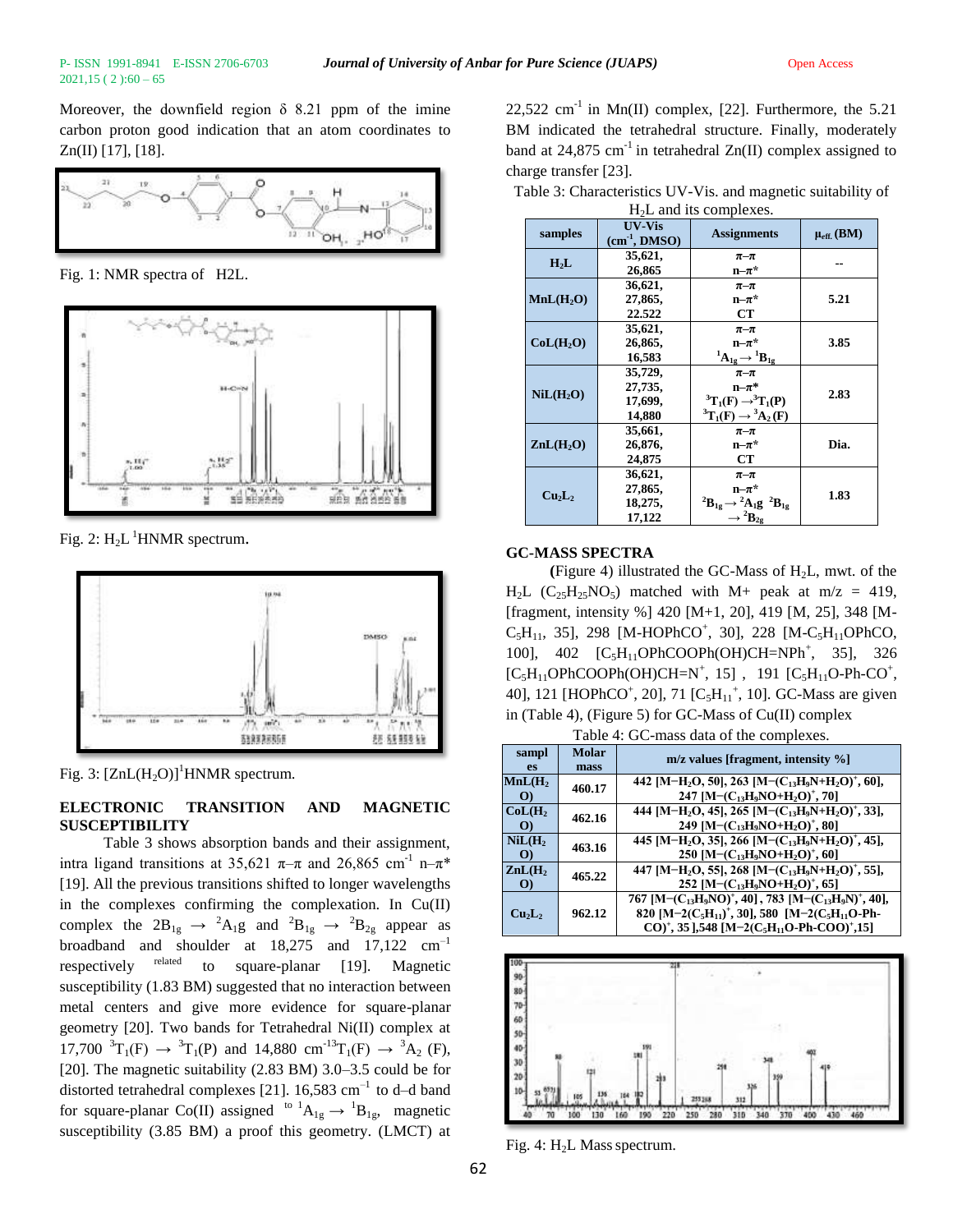

Fig. 5:  $\left[\text{Cu}_2\text{L}_2\right]$  Mass spectrum.

# **TGA CHARACTERIZATION OF H2L AND ITS COMPLEXES**

The temperature ranges from  $10 - 1000$  °C with a 10 °C min-1 heating rate and under nitrogen atmosphere, TGA analyses were carried for all complexes (Table 5). Ni(III) TG shows no loss of water below 362 ℃ (Figure 6) [24]. Between 178 - 403 ℃ temperature, 48.59 % first weight loss of the complexes was observed this loss was matched with  $[(C_5H_{11}O-C_6H_6-COO) + H_2O]$  and has been confirmed by  $(0.7143 \text{ mg})$  while loss of  $(C_{13}H_9N)$  as 42.11 % observed as (0.6191 mg) in the temperature range 408−498 ℃, after 498 °C mass loss, metal oxide which is thermally stable form.



Fig. 6: TGA Curve of  $[NiL(H_2O)]$  complex.

| <b>Compounds</b>              | decomposi<br>tion step<br>°C | % W. Loss<br>observed.<br>(calc.) | <b>Eliminated species</b>          |
|-------------------------------|------------------------------|-----------------------------------|------------------------------------|
|                               | 355-365                      | 48.96 (48.91)                     | $C_5H_{11}0 - C_6H_6 - C00 + H_20$ |
| $(C_{25}H_{25}NO_6Mn)$        | 377-384                      | 38.96 (38.91)                     | $C_1$ <sub>2</sub> $H_9N$          |
|                               | 470                          | 18.93 (18.91)                     | Mn0 <sub>2</sub> Residue           |
| $(C_{25}H_{25}NO_6CO)$        | 285-310                      | 48.80 (48.70)                     | $C_5H_{11}0 - C_6H_6 - C00 + H_20$ |
|                               | 320-365                      | 42.32 (42.20)                     | $C_1$ <sub>3</sub> $H_9N0$         |
|                               | 431                          | 16.31 (16.23)                     | <b>CoO Residue</b>                 |
|                               | 177-402                      | 48.64 (48.59)                     | $C_5H_{11}0 - C_6H_6 - C00 + H_20$ |
| $(C_{25}H_{25}NO_6Ni)$        | 408-498                      | 42.22 (42.11)                     | $C_{13}H_9N0$                      |
|                               | 500                          | 16.25(16.19)                      | <b>NiO Residue</b>                 |
| $[C_{50}H_{46}N_2O_{10}Cu_2]$ | 320-379                      | 43.25 (43.03)                     | $2-(C_5H_{11}0-C_6H_6-C00)$        |
|                               | 385-395                      | 40.60 (40.54)                     | $2-(C_{13}H_9N)$                   |
|                               | 400                          | 16.75 (16.62)                     | CuO Residue                        |

| Table 4: TGA characteristics of complexes. |  |  |  |
|--------------------------------------------|--|--|--|
|--------------------------------------------|--|--|--|

#### **CURRENT-VOLTAGE MEASUREMENT OF DSSCS**

Compounds with imine group can be represented as the hole can transport. To study this characterization, we need to study current-voltage properties [27]. (Figure 7) reported I-V curves under direct sunlight for both  $H_2L$  and  $Cu_2L_2$  DSSCs. The current-density curve was the largest for  $Cu<sub>2</sub>L<sub>2</sub>$  indicating that highest output power was generated by this cell. while, smallest current – density has been reported for  $H<sub>2</sub>L$  DSSCs. So lower power can be generated. (Table 5) reported photovoltaic parameters. From data in table 5, we can notice that more electrons injected from  $Cu<sub>2</sub>L<sub>2</sub>$  cell to TiO conductive bands



Fig. 7: current-voltage characteristics of ester dye-sensitized solar cell.

*Isc: (mA.cm-2) Short circuit current; ; Im: (mA.cm-2 ) Maximum current; Voc: (mV) Open circuit voltage Vm: η: (mV) overall energy conversion: Maximum voltage; FF: Fill factor; yield*



Fig. 8: Schematic of DSSC with a TiO<sub>2</sub>-coated electrode [28].

Table 5: parameters of  $H_2A$  and  $H_2A$ -Cu Photovoltaic dyes sensitized solar cells.

| <b>Compound</b>                | $I_{SC}$ | $\boldsymbol{V_{OC}}$ | $\mathbf{I}_m$ | m   | FF   | $\eta \times 10^{-2}$ % |
|--------------------------------|----------|-----------------------|----------------|-----|------|-------------------------|
| H <sub>2</sub> L               | 7.85     | 343                   | -              | 228 | 0.55 | 1.59                    |
| Cu <sub>2</sub> L <sub>2</sub> | 9.64     | 398                   | 8              | 258 | 0.52 | 2.10                    |

#### **CONCLUSION**

A novel ligand N-(2-hydroxyl phenyl)-(4-pentloxybenzate-salicyIidene) ( $H<sub>2</sub>L$ ) prepared by 1:1 molar ratio of 4pentyloxy (4-frmyl-3-hydrxy)-benzoate and 2-aminophen0l,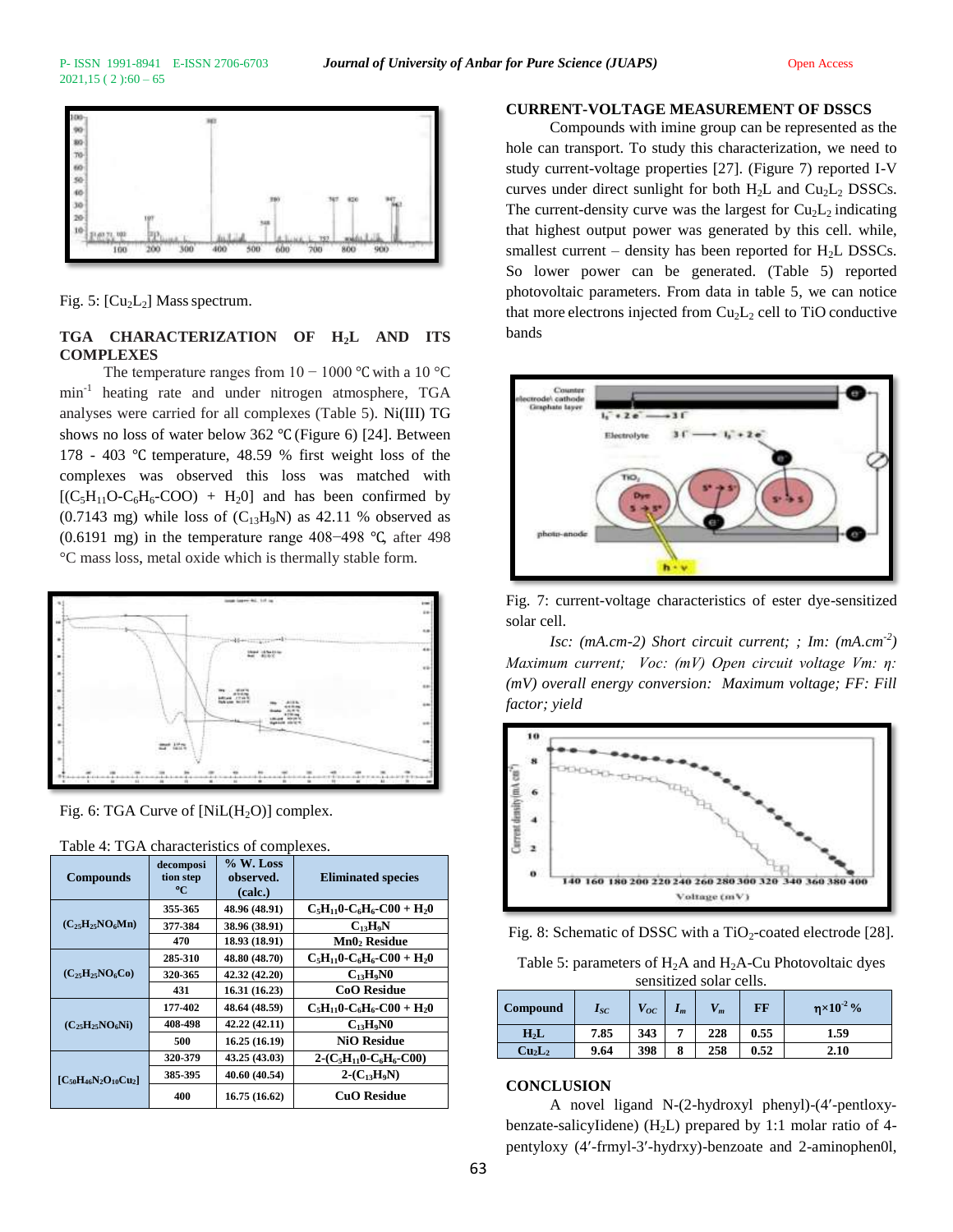$2021,15(2):60-65$ 

synthesis of  $[M(H_2L)H_2O]$  and  $[Cu_2L_2]$  complexes were described by IR spectroscopy, C.H.N.O,  $^{1}$ H,  $^{13}$ CNMR, GC mass. square planar was proposed for  $Cu(II)$ ,  $Co(II)$ complexes, whereas  $Mn(II)$ ,  $Ni(II)$  and  $Zn(II)$  show tetrahedral. All complexes are thermally stable, highest shortcircuit for  $Cu<sub>2</sub>L<sub>2</sub>$  the density  $I<sub>SC</sub>$  was 9.64 mA.cm<sup>-2</sup> and 2.10%. conversion efficiency

#### **FUNDING**

Big thanks to the University of Putra Malaysia for carrying out the physical measurements.

#### **REFERENCES**

- [1] Mujtahid, F., Gareso, P. L., Armynah, B., & Tahir, D. (2021). Review effect of various types of dyes and structures in supporting performance of dye‐ sensitized solar cell TiO2‐ based nanocomposites. *International Journal of Energy Research*.
- [2] Farhana, N. K., Saidi, N. M., Bashir, S., Ramesh, S., & Ramesh, K. (2021). Review on the Revolution of Polymer Electrolytes for Dye-Sensitized Solar Cells. *Energy & Fuels*.
- [3] Bist, A., & Chatterjee, S. (2021). Review on Efficiency Enhancement Using Natural Extract Mediated Dye‐ Sensitized Solar Cell for Sustainable Photovoltaics. *Energy Technology*, *9*(8), 2001058..
- [4] Almutairi, M. A., Farooq, W. A., & AlSalhi, M. S. (2021). Photovoltaic and impedance properties of dyesensitized solar cell based on nature dye from beetroot. *Current Applied Physics*.
- [5] Can, M., Havare, A. K., & Akan, E. (2021). Dye-Sensitized Solar Cell (DSSC) Applications based on Cyano Functional Small Molecules Dyes. *Int J Opt Photonic Eng*, *6*, 040. [6] Khalil A, Sadeem M, Haslina A. *Journal of Applied Chemistry* 2014; Vol. 2, pp 71-81.
- [7] Khalil A., Sadeem M. *Liquid Crystals* 2014; pp1-12. doi: 10.1080/02678292.2014.919670
- [8] Al-Barody, S. M. and H. Ahmad (2015). "Synthesis, structural characterization and thermal studies of lanthanide complexes with Schiff base ligand N, N′-di- (4′-pentyloxybenzoate)-salicylidene-1, 3 diaminopropane." Cogent Chemistry **1**(1): 1093920..
- [9] Al-Barody, S. (2018). "Characterization and Thermal Study of Schiff-Base Monomers and Its Transition Metal Polychelates and Their Photovoltaic Performance on Dye Sensitized Solar Cells." Journal of Structural Chemistry **59**(1): 53-63
- [10] Varga, Z., & Rácz, E. (2021, January). Influence of the Cell Temperature on the Performance of a Dye Sensitized Solar Cell. In *2021 IEEE 19th World*

*Symposium on Applied Machine Intelligence and Informatics (SAMI)* (pp. 000175-000180). IEEE.

- [11] Gao, N., Huang, L., Li, T., Song, J., Hu, H., Liu, Y., & Ramakrishna, S. (2020). Application of carbon dots in dye‐ sensitized solar cells: a review. *Journal of Applied Polymer Science*, *137*(10), 48443.
- [12] Khan, M. I., Fatima, N., Mustafa, G. M., Sabir, M., Abubshait, S. A., Abubshait, H. A., ... & Baig, M. R. (2021). Improved photovoltaic properties of dye sensitized solar cell by irradiations of Ni2+ ions on Agdoped TiO2 photoanode. *International Journal of Energy Research*, *45*(6), 9685-9693.
- [13] Gao, S., Li, Q., Baryshnikov, G., Ågren, H., & Xie, Y. (2021). Synthesis, characterization, and spectroscopic properties of 2‐ (3, 5, 6‐ trichloro‐ 1, 4‐ benzoquinon‐ 2‐ yl)‐ neo‐ fused hexaphyrin. *Bulletin of the Korean Chemical Society*.
- [14] Singh, A., Dutta, A., Srivastava, D., Kociok‐ Köhn, G., Chauhan, R., Gosavi, S. W., ... & Muddassir, M. (2021). Effect of different aromatic groups on photovoltaic performance of 1, 1′‐ bis (diphenylphosphino) ferrocene functionalized Ni (II) dithiolates as sensitizers in dye sensitized solar cells. *Applied Organometallic Chemistry*, e6402.
- [15] Watson, J., Santaloci, T. J., Cheema, H., Fortenberry, R. C., & Delcamp, J. H. (2020). Full Visible Spectrum Panchromatic Triple Donor Dye for Dye-Sensitized Solar Cells. *The Journal of Physical Chemistry C*, *124*(46), 25211-25220.
- [16] Abdel A., Ayman A., Abdel Naby M. Salem, Mohamed M. " Synthesis, structural characterization, thermal studies, catalytic efficiency and antimicrobial activity of some M(II) complexes with ONO tridentate Schiff base N-salicylidene-o-aminophenol (saphH2)." *Journal of Molecular Structure* 1010 (2012): 130-138.
- [17] A. Majumder, G.M. Rosair, A. Mallick, N. Chattopadhyay, S. Mitra, Polyhedron 25 (2006) 1753.
- [18] M.S. El-Shahawi, A.F. Shoair, Spectrochim. Acta A 60 (2004) 121.
- [19] A.B.P. Lever, Inorganic Electronic Spectroscopy, second ed., Elsevier Science,Amsterdam, 1984.
- [20] N. Raman, S.J. Raja, J. Joseph, J.D. Raja, J. Chil. Chem. Soc. 52 (2007) 1138.
- [21] A.A. Soliman, Spectrochim. Acta A 65 (2006) 1180.
- [22] H. Asada, K. Hayashi, S. Negoro, M. Fujiwara, T. Matsushita, Inorg. Chem. Commun. 6 (2003) 193.
- [23] L.A. Saghatforoush, A. Aminkhani, S. Ershad, G. Karimnezhad, S. Ghammamy, R. Kabiri, Molecules 13 (2008) 804.
- [24] T. Katsuki, Coor. Chem. Rev. 140 (1995) 189.